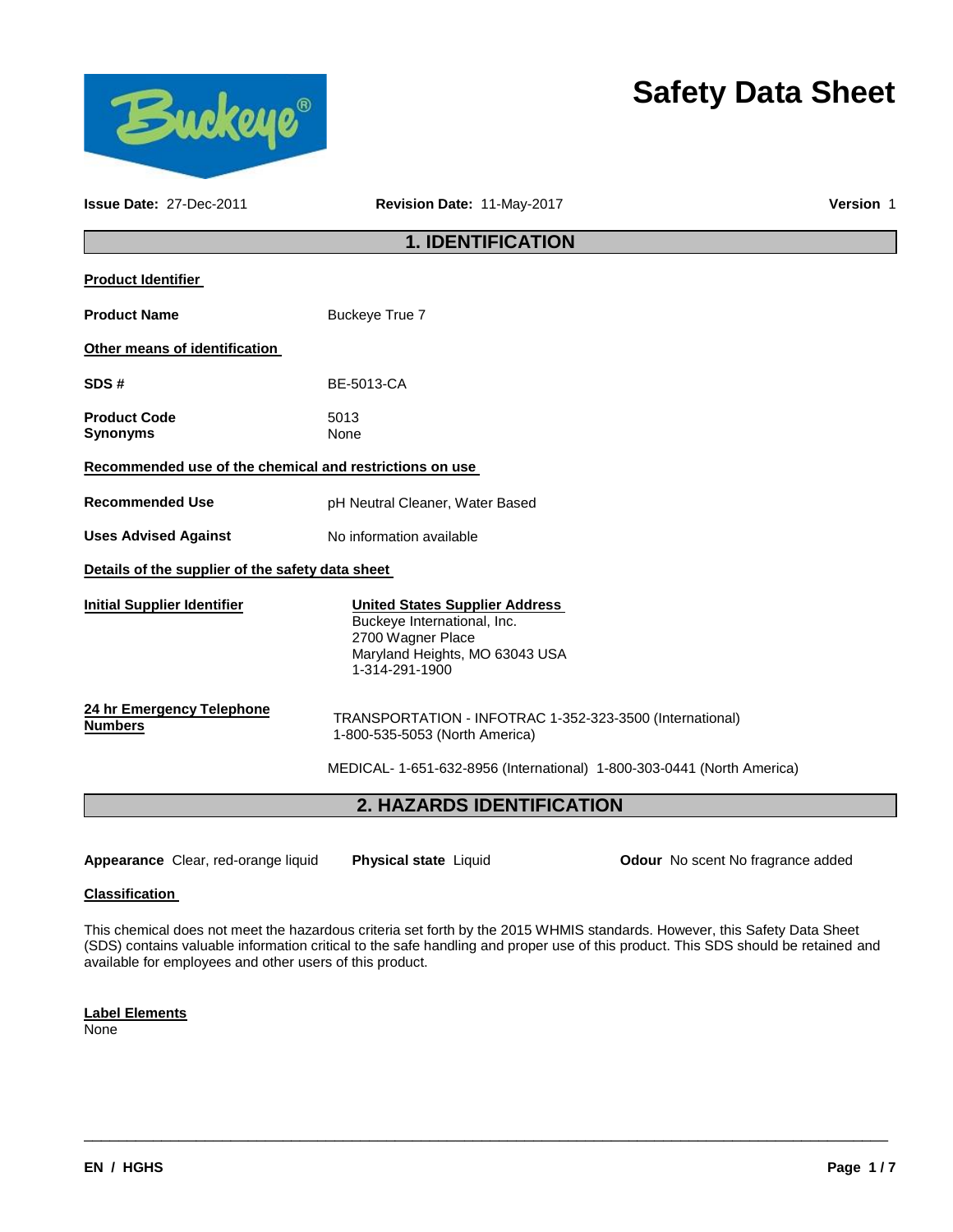# **3. COMPOSITION/INFORMATION ON INGREDIENTS**

\_\_\_\_\_\_\_\_\_\_\_\_\_\_\_\_\_\_\_\_\_\_\_\_\_\_\_\_\_\_\_\_\_\_\_\_\_\_\_\_\_\_\_\_\_\_\_\_\_\_\_\_\_\_\_\_\_\_\_\_\_\_\_\_\_\_\_\_\_\_\_\_\_\_\_\_\_\_\_\_\_\_\_\_\_\_\_\_\_\_\_\_\_

### **Substance**

The product contains no substances which at their given concentration, are considered to be hazardous to health.

| <b>4. FIRST AID MEASURES</b>                                                                                     |                                                                                                                                                        |  |  |
|------------------------------------------------------------------------------------------------------------------|--------------------------------------------------------------------------------------------------------------------------------------------------------|--|--|
|                                                                                                                  |                                                                                                                                                        |  |  |
| <b>First Aid Measures</b>                                                                                        |                                                                                                                                                        |  |  |
| Eye contact                                                                                                      | Rinse immediately with plenty of water, also under the eyelids, for at least 15 minutes. If<br>irritation develops or persists seek medical attention. |  |  |
| <b>Skin contact</b>                                                                                              | Wash off immediately with plenty of water for at least 15 minutes. If skin irritation persists,<br>call a doctor.                                      |  |  |
| <b>Inhalation</b>                                                                                                | Remove to fresh air.                                                                                                                                   |  |  |
| Ingestion                                                                                                        | Drink 2-3 large glasses of water. Do NOT induce vomiting. Call a doctor. Never give<br>anything by mouth to an unconscious person.                     |  |  |
| <b>Most important symptoms and effects</b>                                                                       |                                                                                                                                                        |  |  |
| Symptoms                                                                                                         | Eye contact may cause redness or burning sensation. May cause redness of skin or a<br>warming sensation. Can cause defatting of skin tissue.           |  |  |
|                                                                                                                  | Indication of any immediate medical attention and special treatment needed                                                                             |  |  |
| <b>Note to doctors</b>                                                                                           | Treat symptomatically. Dermatitis or other pre-existing skin conditions may be aggravated<br>by overexposure to this product.                          |  |  |
|                                                                                                                  | <b>5. FIRE-FIGHTING MEASURES</b>                                                                                                                       |  |  |
|                                                                                                                  |                                                                                                                                                        |  |  |
| <b>Suitable Extinguishing Media</b>                                                                              | Use extinguishing measures that are appropriate to local circumstances and the<br>surrounding environment.                                             |  |  |
| Unsuitable extinguishing media                                                                                   | Not determined.                                                                                                                                        |  |  |
| Specific hazards arising from the<br>chemical                                                                    | Combustion products may be toxic.                                                                                                                      |  |  |
| <b>Hazardous Combustion Products</b>                                                                             | Carbon oxides.                                                                                                                                         |  |  |
| <b>Explosion Data</b><br><b>Sensitivity to Mechanical Impact None.</b><br><b>Sensitivity to Static Discharge</b> | None.                                                                                                                                                  |  |  |
| Special protective equipment for                                                                                 | Firefighters should wear self-contained breathing apparatus and full firefighting turnout                                                              |  |  |

\_\_\_\_\_\_\_\_\_\_\_\_\_\_\_\_\_\_\_\_\_\_\_\_\_\_\_\_\_\_\_\_\_\_\_\_\_\_\_\_\_\_\_\_\_\_\_\_\_\_\_\_\_\_\_\_\_\_\_\_\_\_\_\_\_\_\_\_\_\_\_\_\_\_\_\_\_\_\_\_\_\_\_\_\_\_\_\_\_\_\_\_\_

gear. Use personal protection equipment.

Firefighters should wear self-contained breathing apparatus and full firefighting turnout

**fire-fighters**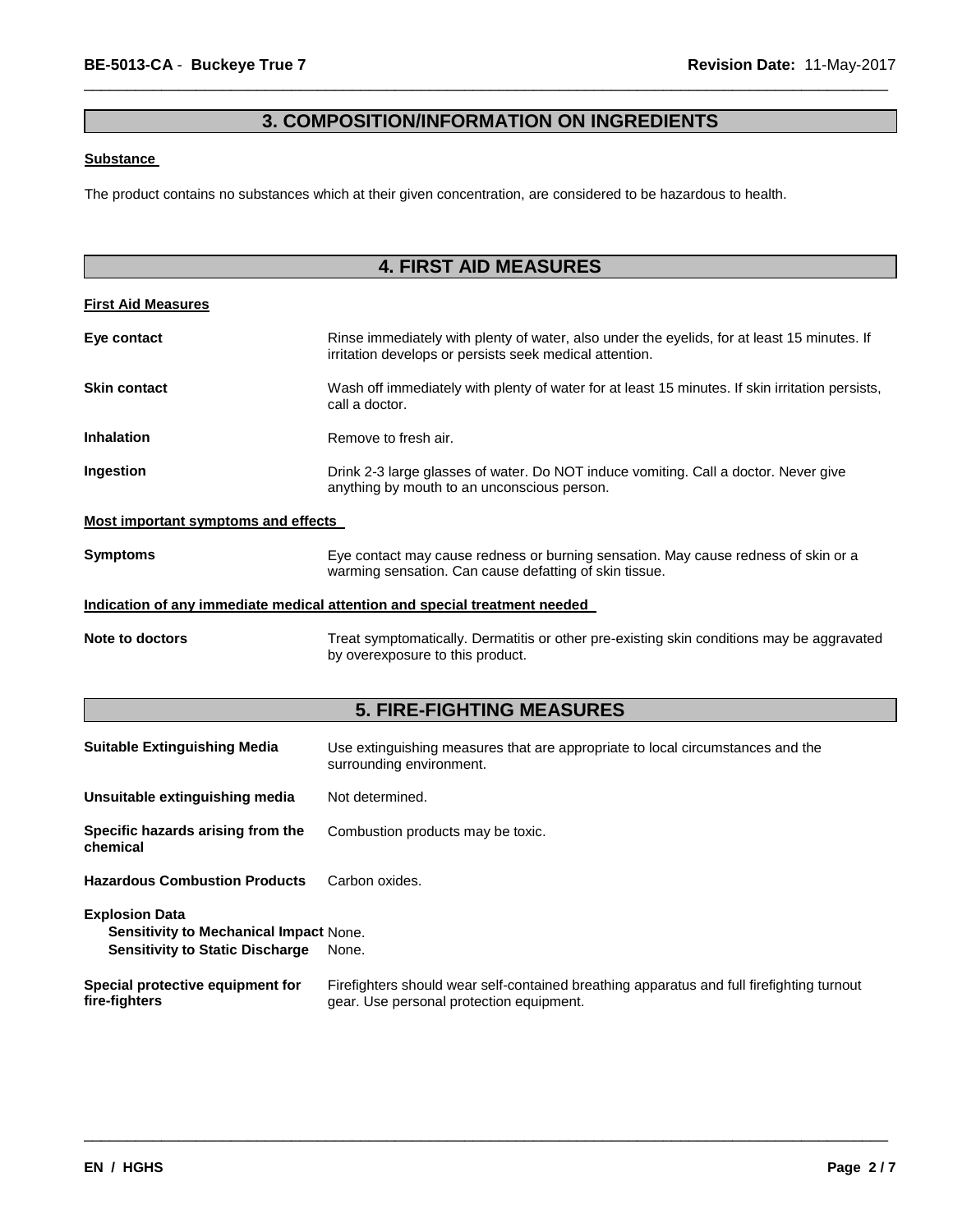## **6. ACCIDENTAL RELEASE MEASURES**

\_\_\_\_\_\_\_\_\_\_\_\_\_\_\_\_\_\_\_\_\_\_\_\_\_\_\_\_\_\_\_\_\_\_\_\_\_\_\_\_\_\_\_\_\_\_\_\_\_\_\_\_\_\_\_\_\_\_\_\_\_\_\_\_\_\_\_\_\_\_\_\_\_\_\_\_\_\_\_\_\_\_\_\_\_\_\_\_\_\_\_\_\_

### **Personal precautions, protective equipment and emergency procedures**

| <b>Personal precautions</b>                          | Use personal protective equipment as required.                                                                                                                      |  |  |
|------------------------------------------------------|---------------------------------------------------------------------------------------------------------------------------------------------------------------------|--|--|
| <b>Environmental precautions</b>                     |                                                                                                                                                                     |  |  |
| <b>Environmental precautions</b>                     | Prevent from entering into soil, ditches, sewers, waterways and/or groundwater. See<br>Section 12, Ecological Information. See Section 13: DISPOSAL CONSIDERATIONS. |  |  |
| Methods and material for containment and cleaning up |                                                                                                                                                                     |  |  |
| <b>Methods for containment</b>                       | Prevent further leakage or spillage if safe to do so.                                                                                                               |  |  |
| Methods for cleaning up                              | Pick up with mop, wet/dry vac, or absorbent material. Rinse area with clear water and allow<br>floor to dry before allowing traffic.                                |  |  |
| Prevention of secondary hazards                      | Clean contaminated objects and areas thoroughly observing environmental regulations.                                                                                |  |  |

## **7. HANDLING AND STORAGE**

### **Precautions for safe handling**

**Advice on safe handling** Handle in accordance with good industrial hygiene and safety practice. Avoid contact with skin, eyes or clothing. Use personal protection recommended in Section 8. Obtain special instructions before use. Do not handle until all safety precautions have been read and understood.

### **Conditions for safe storage, including any incompatibilities**

**Storage Conditions Keep container tightly closed and store in a cool, dry and well-ventilated place. Keep** container closed when not in use. Store at room temperature. Store locked up.

**Incompatible materials Chlorine bleach** 

# **8. EXPOSURE CONTROLS/PERSONAL PROTECTION**

| <b>Control parameters</b>                                             |                                                                                                                                                                |  |  |
|-----------------------------------------------------------------------|----------------------------------------------------------------------------------------------------------------------------------------------------------------|--|--|
| <b>Exposure Limits</b>                                                | This product, as supplied, does not contain any hazardous materials with occupational<br>exposure limits established by the region specific regulatory bodies. |  |  |
| <b>Appropriate engineering controls</b>                               |                                                                                                                                                                |  |  |
| <b>Engineering controls</b>                                           | Ensure adequate ventilation, especially in confined areas. Eyewash stations. Showers.                                                                          |  |  |
| Individual protection measures, such as personal protective equipment |                                                                                                                                                                |  |  |
| <b>Eye/face protection</b>                                            | Splash goggles or safety glasses.                                                                                                                              |  |  |
| Skin and body protection                                              | Rubber boots. Footwear that keeps feet dry is suggested.                                                                                                       |  |  |
| <b>Respiratory protection</b>                                         | If necessary, refer to appropriate regulations and standards.                                                                                                  |  |  |
| General hygiene considerations                                        | Handle in accordance with good industrial hygiene and safety practice.                                                                                         |  |  |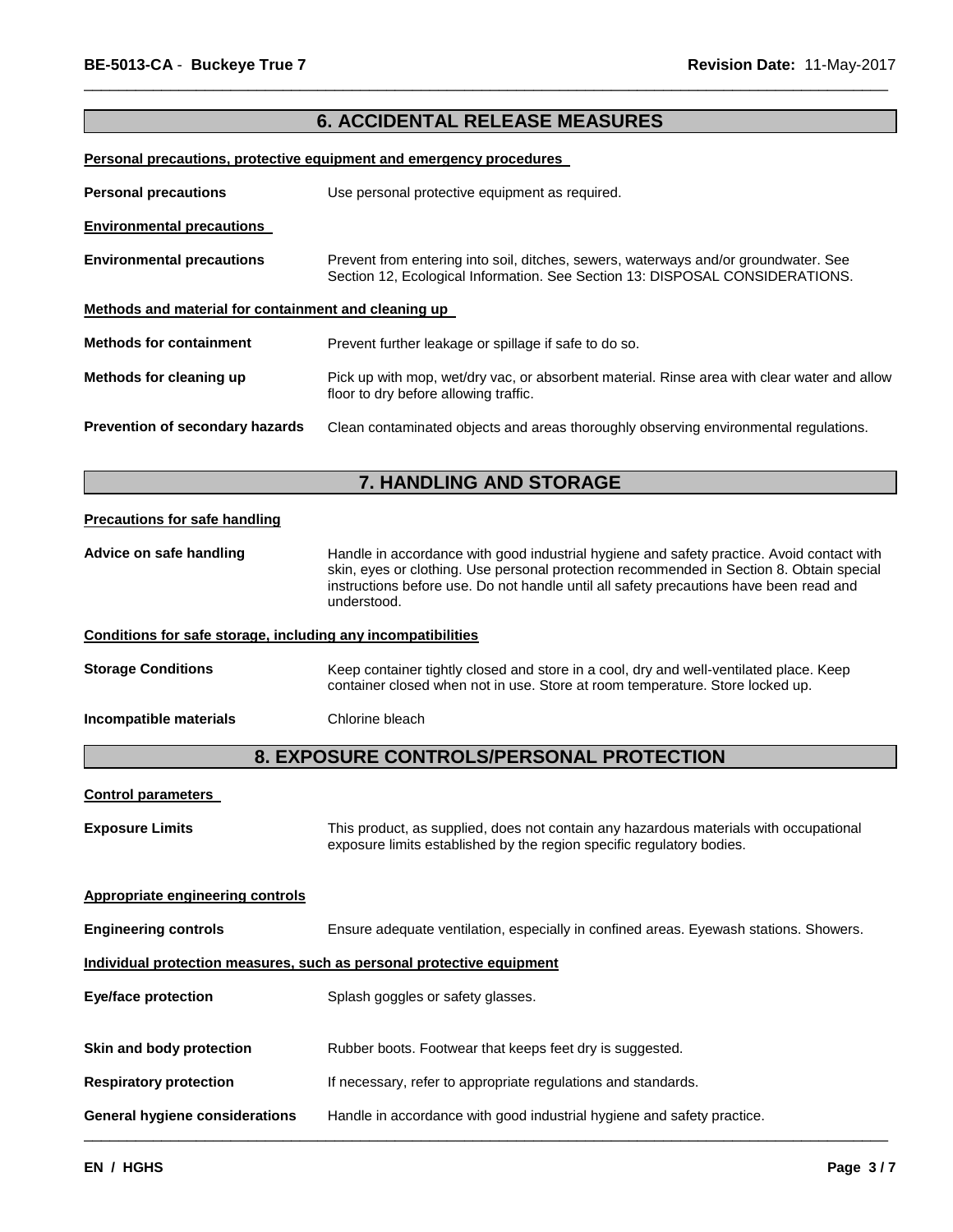# **9. PHYSICAL AND CHEMICAL PROPERTIES**

\_\_\_\_\_\_\_\_\_\_\_\_\_\_\_\_\_\_\_\_\_\_\_\_\_\_\_\_\_\_\_\_\_\_\_\_\_\_\_\_\_\_\_\_\_\_\_\_\_\_\_\_\_\_\_\_\_\_\_\_\_\_\_\_\_\_\_\_\_\_\_\_\_\_\_\_\_\_\_\_\_\_\_\_\_\_\_\_\_\_\_\_\_

| Information on basic physical and chemical properties |                             |                  |
|-------------------------------------------------------|-----------------------------|------------------|
| <b>Physical state</b>                                 | Liquid                      |                  |
| Appearance                                            | Clear, red-orange liquid    |                  |
| <b>Colour</b>                                         | Clear, red-orange           |                  |
| Odour                                                 | No scent No fragrance added |                  |
| <b>Odour Threshold</b>                                | No information available    |                  |
|                                                       |                             |                  |
| <b>Property</b>                                       | <b>Values</b>               | Remarks • Method |
| рH                                                    | 6.8-7.2 (conc.)             |                  |
|                                                       | 6.9-7.3 (1:64 dilution)     |                  |
| <b>Melting Point/Freezing Point</b>                   | Not determined              |                  |
| <b>Boiling Point/Boiling Range</b>                    | 100 °C / 212 °F             |                  |
| <b>Flash Point</b>                                    | None                        | Tag Closed Cup   |
| <b>Evaporation Rate</b>                               | 1.0                         | (Water = $1$ )   |
| <b>Flammability (Solid, Gas)</b>                      | Liquid-Not Applicable       |                  |
| <b>Flammability Limits in Air</b>                     |                             |                  |
| <b>Upper Flammability Limits</b>                      | Not Applicable              |                  |
| <b>Lower Flammability Limit</b>                       | Not Applicable              |                  |
| <b>Vapour Pressure</b>                                | Not determined              |                  |
| <b>Vapour Density</b>                                 | Not determined              |                  |
| <b>Relative Density</b>                               | 1.02                        |                  |
| <b>Water Solubility</b>                               | Infinite                    |                  |
| Solubility in other solvents                          | Not determined              |                  |
| <b>Partition Coefficient</b>                          | Not determined              |                  |
| <b>Auto-ignition Temperature</b>                      | Not determined              |                  |
| <b>Decomposition Temperature</b>                      | Not determined              |                  |
| <b>Kinematic Viscosity</b>                            | Not determined              |                  |
| <b>Dynamic Viscosity</b>                              | Not determined              |                  |
| <b>Explosive properties</b>                           | No information available.   |                  |
| <b>Oxidising properties</b>                           | No information available.   |                  |
|                                                       |                             |                  |
| <b>Other Information</b>                              |                             |                  |
| <b>Softening Point</b>                                | No information available    |                  |
| Molecular weight                                      | No information available    |                  |
| <b>VOC Content (%)</b>                                | No information available    |                  |
| <b>Density</b>                                        | No information available    |                  |
| <b>Bulk Density</b>                                   | No information available    |                  |

# **10. STABILITY AND REACTIVITY**

\_\_\_\_\_\_\_\_\_\_\_\_\_\_\_\_\_\_\_\_\_\_\_\_\_\_\_\_\_\_\_\_\_\_\_\_\_\_\_\_\_\_\_\_\_\_\_\_\_\_\_\_\_\_\_\_\_\_\_\_\_\_\_\_\_\_\_\_\_\_\_\_\_\_\_\_\_\_\_\_\_\_\_\_\_\_\_\_\_\_\_\_\_

| <b>Reactivity</b>                                                | Not reactive under normal conditions.                                       |  |
|------------------------------------------------------------------|-----------------------------------------------------------------------------|--|
| <b>Chemical Stability</b>                                        | Stable under recommended storage conditions.                                |  |
| Possibility of Hazardous Reactions None under normal processing. |                                                                             |  |
| <b>Hazardous Polymerisation</b>                                  | Hazardous polymerisation does not occur.                                    |  |
| <b>Conditions to Avoid</b>                                       | Keep separated from incompatible substances. Keep out of reach of children. |  |
| <b>Incompatible Materials</b>                                    | Chlorine bleach.                                                            |  |
|                                                                  |                                                                             |  |

**Hazardous Decomposition Products** Carbon oxides.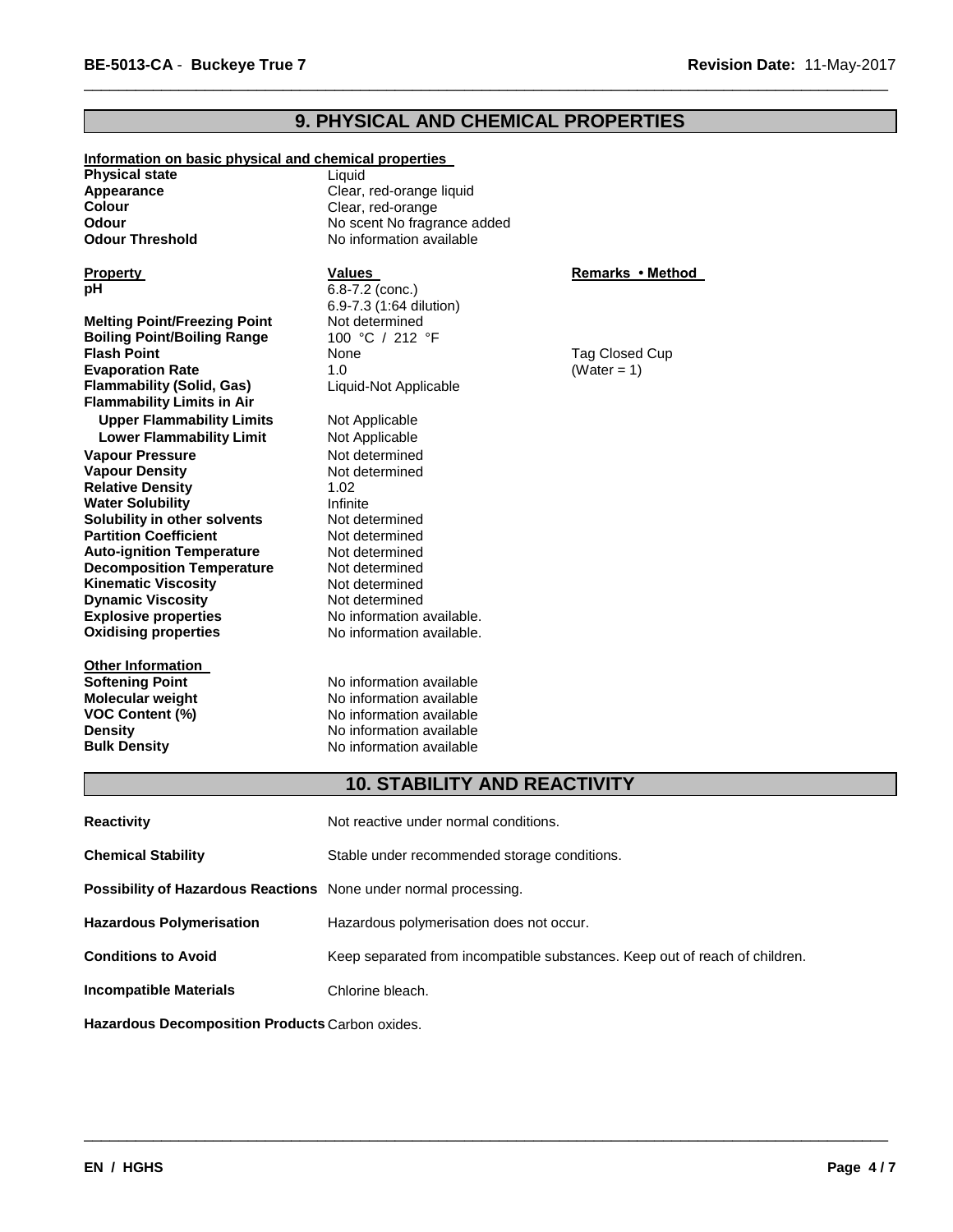# **11. TOXICOLOGICAL INFORMATION**

\_\_\_\_\_\_\_\_\_\_\_\_\_\_\_\_\_\_\_\_\_\_\_\_\_\_\_\_\_\_\_\_\_\_\_\_\_\_\_\_\_\_\_\_\_\_\_\_\_\_\_\_\_\_\_\_\_\_\_\_\_\_\_\_\_\_\_\_\_\_\_\_\_\_\_\_\_\_\_\_\_\_\_\_\_\_\_\_\_\_\_\_\_

### **Information on likely routes of exposure**

| <b>Product Information</b>                                  | The information below is for repeated and prolonged contact in an occupational setting. It<br>does not apply to normal product use                                                                       |  |  |
|-------------------------------------------------------------|----------------------------------------------------------------------------------------------------------------------------------------------------------------------------------------------------------|--|--|
| Eye contact                                                 | Avoid contact with eyes.                                                                                                                                                                                 |  |  |
| <b>Skin contact</b>                                         | Avoid contact with skin.                                                                                                                                                                                 |  |  |
| <b>Inhalation</b>                                           | Avoid breathing vapours or mists.                                                                                                                                                                        |  |  |
| Ingestion                                                   | Do not ingest.                                                                                                                                                                                           |  |  |
| Information on physical, chemical and toxicological effects |                                                                                                                                                                                                          |  |  |
| <b>Symptoms</b>                                             | Please see section 4 of this SDS for symptoms.                                                                                                                                                           |  |  |
| <b>Numerical measures of toxicity</b>                       |                                                                                                                                                                                                          |  |  |
| <b>Acute Toxicity</b>                                       |                                                                                                                                                                                                          |  |  |
| <b>ATEmix (oral)</b><br>mg/kg                               | The following values are calculated based on chapter 3.1 of the GHS document.<br>32,468.00                                                                                                               |  |  |
| Unknown acute toxicity                                      | No information available                                                                                                                                                                                 |  |  |
|                                                             | Delayed and immediate effects as well as chronic effects from short and long-term exposure                                                                                                               |  |  |
| Carcinogenicity                                             | Based on the information provided, this product does not contain any carcinogens or<br>potential carcinogens as listed by OSHA, IARC or NTP.                                                             |  |  |
|                                                             | <b>12. ECOLOGICAL INFORMATION</b>                                                                                                                                                                        |  |  |
| <b>Ecotoxicity</b>                                          | The product is not classified as environmentally hazardous. However, this does not exclude<br>the possibility that large or frequent spills can have a harmful or damaging effect on the<br>environment. |  |  |
| <b>Persistence/Degradability</b>                            | No information available.                                                                                                                                                                                |  |  |
| <b>Bioaccumulation</b>                                      | No information available.                                                                                                                                                                                |  |  |
| <b>Other Adverse Effects</b>                                | No information available.                                                                                                                                                                                |  |  |
|                                                             | <b>13. DISPOSAL CONSIDERATIONS</b>                                                                                                                                                                       |  |  |
| <b>Waste Treatment Methods</b>                              |                                                                                                                                                                                                          |  |  |
| Waste from residues/unused<br>products                      | Dispose of in accordance with local regulations. Dispose of waste in accordance with<br>environmental legislation.                                                                                       |  |  |

\_\_\_\_\_\_\_\_\_\_\_\_\_\_\_\_\_\_\_\_\_\_\_\_\_\_\_\_\_\_\_\_\_\_\_\_\_\_\_\_\_\_\_\_\_\_\_\_\_\_\_\_\_\_\_\_\_\_\_\_\_\_\_\_\_\_\_\_\_\_\_\_\_\_\_\_\_\_\_\_\_\_\_\_\_\_\_\_\_\_\_\_\_

| Contaminated packaging | Do not reuse empty containers. |
|------------------------|--------------------------------|
|                        |                                |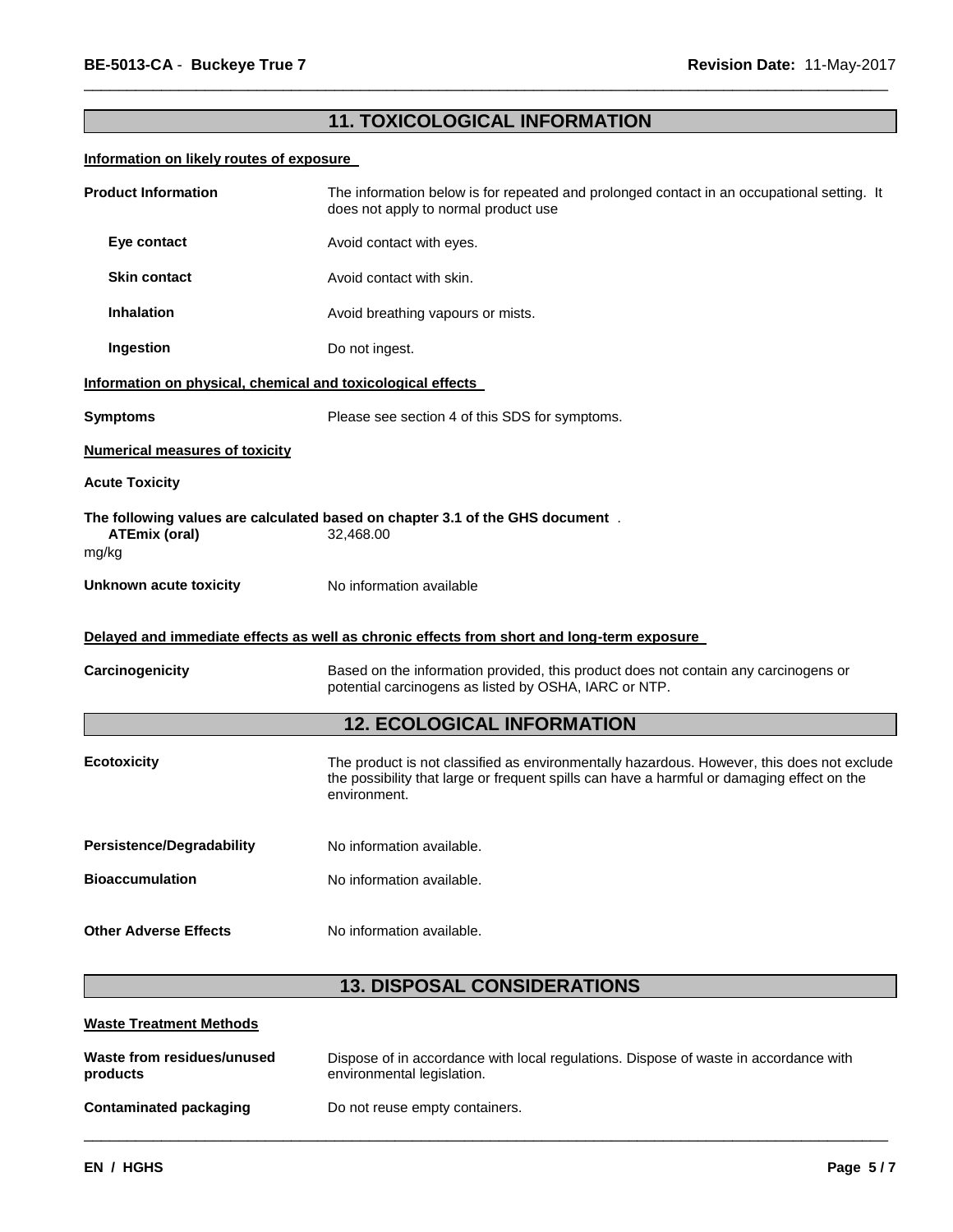| <b>14. TRANSPORT INFORMATION</b> |                                                                                                                               |  |
|----------------------------------|-------------------------------------------------------------------------------------------------------------------------------|--|
| <b>Note</b>                      | Please see current shipping paper for most up to date shipping information, including<br>exemptions and special circumstances |  |
| <u>DOT</u>                       | Not regulated                                                                                                                 |  |
| <u>TDG</u>                       | Not regulated                                                                                                                 |  |
| <b>IATA</b>                      | Not regulated                                                                                                                 |  |
| <b>IMDG</b>                      | Not regulated                                                                                                                 |  |

\_\_\_\_\_\_\_\_\_\_\_\_\_\_\_\_\_\_\_\_\_\_\_\_\_\_\_\_\_\_\_\_\_\_\_\_\_\_\_\_\_\_\_\_\_\_\_\_\_\_\_\_\_\_\_\_\_\_\_\_\_\_\_\_\_\_\_\_\_\_\_\_\_\_\_\_\_\_\_\_\_\_\_\_\_\_\_\_\_\_\_\_\_

# **15. REGULATORY INFORMATION**

### **REGULATORY INFORMATION**

### **International Regulations**

**Ozone-depleting substances (ODS)** Not applicable

**Persistent Organic Pollutants** Not applicable

**Export Notification requirements** Not applicable

### **International Inventories**

**Legend:** 

**TSCA** - United States Toxic Substances Control Act Section 8(b) Inventory

**DSL/NDSL** - Canadian Domestic Substances List/Non-Domestic Substances List

**EINECS/ELINCS** - European Inventory of Existing Chemical Substances/European List of Notified Chemical Substances

\_\_\_\_\_\_\_\_\_\_\_\_\_\_\_\_\_\_\_\_\_\_\_\_\_\_\_\_\_\_\_\_\_\_\_\_\_\_\_\_\_\_\_\_\_\_\_\_\_\_\_\_\_\_\_\_\_\_\_\_\_\_\_\_\_\_\_\_\_\_\_\_\_\_\_\_\_\_\_\_\_\_\_\_\_\_\_\_\_\_\_\_\_

**ENCS** - Japan Existing and New Chemical Substances

**IECSC** - China Inventory of Existing Chemical Substances

**KECL** - Korean Existing and Evaluated Chemical Substances

**PICCS** - Philippines Inventory of Chemicals and Chemical Substances

**AICS** - Australian Inventory of Chemical Substances